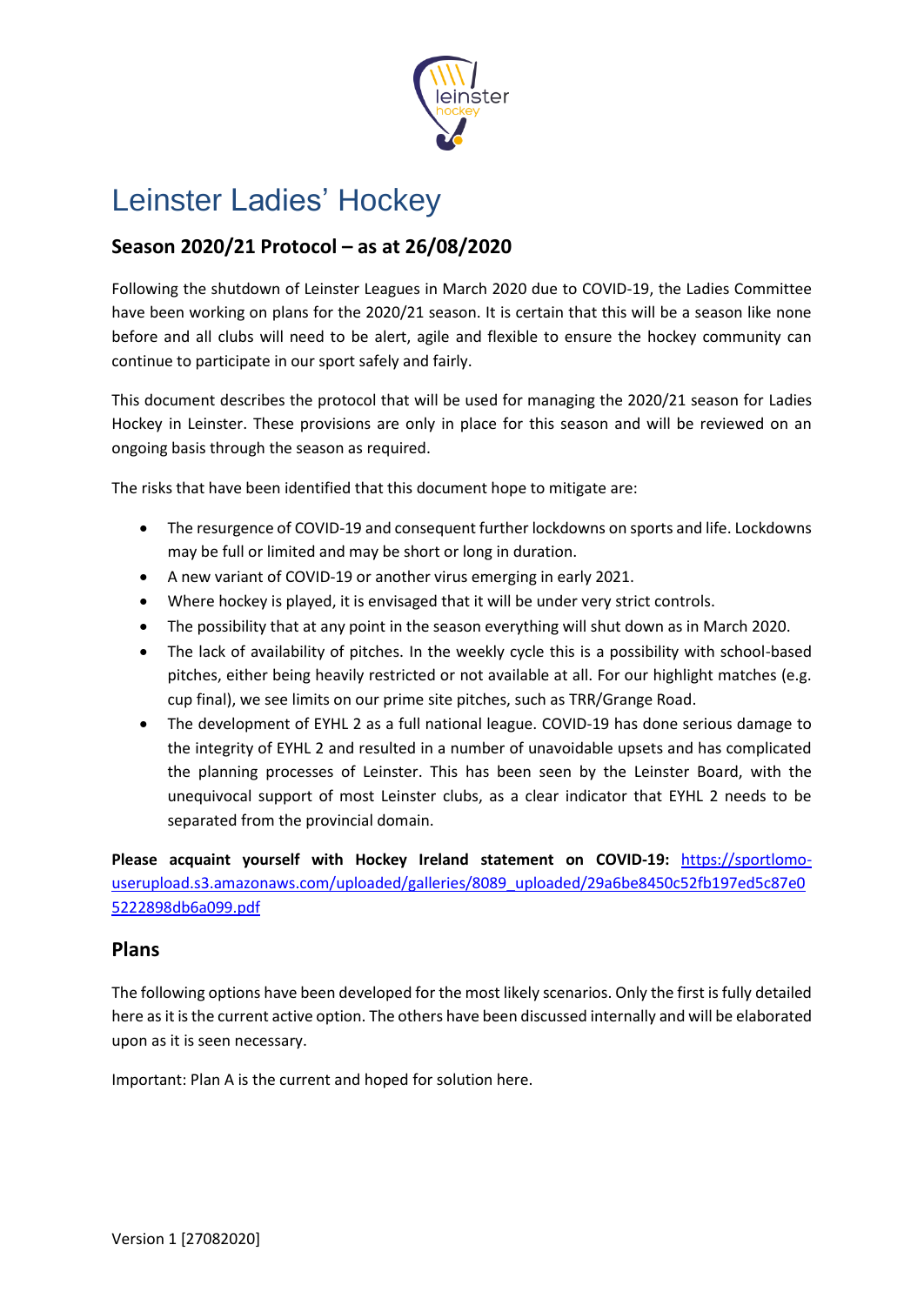

# Plan A - Business as Usual (Mostly)

This is based on the assumption that for the most part Hockey can be played in much the same manner as in previous years - but with contingency in place for the likely risks.

For ladies that means 13 League Divisions, 10 teams in Divisions 1 to 11, at present it is looking like 9 teams each in Div 12 and 13 but we are awaiting clubs to confirm teams in these divisions.

For season 2020/2021, there was promotion/relegation based on the final league tables for 2019/2020, under the percentage method.

The season will be divided into 3 distinct parts:

- 1. League Part 1 (pre-Christmas)
- 2. League Part 2 (post-Christmas)
- 3. Cups (post-Christmas)

These will be played in sequence. If for any reason a repeat of the 2020 season happens, then the current running and future parts will be voided but all previous completed parts will stand. (For example, if we are in the middle of "League Part 2" and we are locked down - then only "League Part 1" will stand, and "League Part 2" and "Cups" will be voided).

Cups will be played in the second half of the season, so long as there is not a significant backlog of matches/lockdown/other conditions that mean cup competitions cannot go ahead.

Cup finals for 2019-20 will be played on 19<sup>th</sup> September, with the named home team hosting (or an agreed alternative). Registrations from March 2020 are still valid for these matches only.

The new 2020-21 season will start on the  $26<sup>th</sup>$  September for Divisions 1 & 2. This will allow for 2 league games before teams are expected to participate in Irish competitions scheduled for 10<sup>th</sup> October.

Matches will be scheduled to run every weekend, with the exception of October bank holiday and Christmas (3 weeks). There is a contingency weekend 19/20<sup>th</sup> December and leagues should be played in full by 13<sup>th</sup> March.

Cup semi-finals will be played after leagues finish on  $20<sup>th</sup>/21<sup>st</sup>$  March, with Leinster Cup Finals provisionally scheduled to take after Easter.

The season will finish on the 18th April.

By entering a team into Leinster competitions, clubs are undertaking to travel to away games throughout the province and will take necessary steps to ensure player safety and transport to and from matches.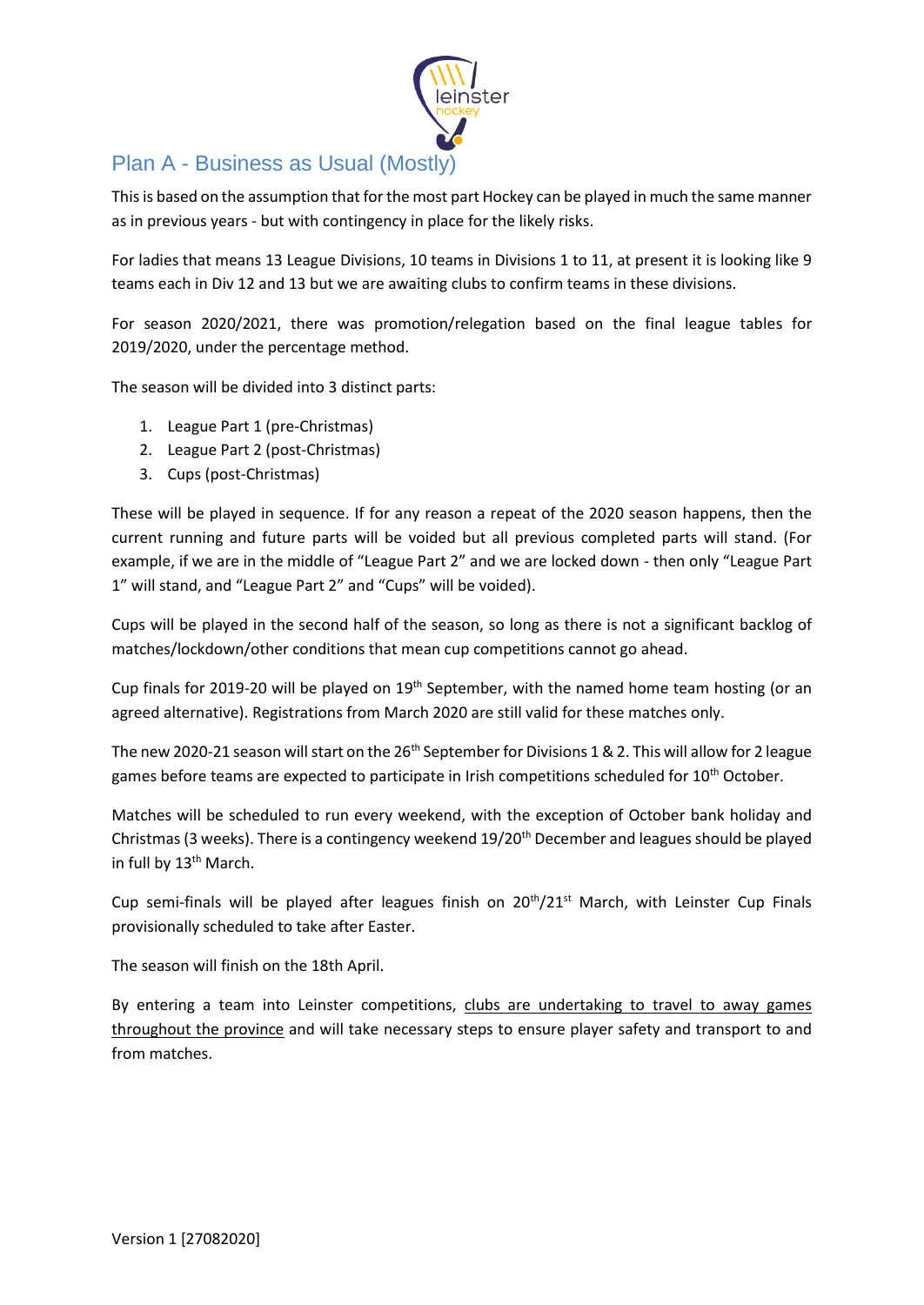

# Plan B - Delayed Start

This is where we cannot start until November/December.

In this case, teams will play each other once as per first half of season fixtures.

All Cups from last season will be voided and this season's cups will be reviewed.

# Plan C - Severe Restrictions

This is where play is not possible until January/early February

The same league structure from Plan A will be used, but only one half of the fixtures will be played.

All Cups from last season will be voided and this season's cups will be reviewed.

# Plan D - Season Cancelled

The 2020/21 season is cancelled and no hockey is played until 2021/22.

This is self-explanatory and would have dire consequences for Hockey in Ireland at National, Provincial and Club level.

## Plan E – Localised Lockdown

In the event of a localised lockdown shutting down clubs for a period greater than 8 days:

- 1. Clubs allowed one month after lockdown ends to complete their back matches or a period determined by the fixtures committee. (all matches must be completed before 18/04/21)
- 2. If Scenario 1 is not possible, the reverse fixture from the other half of season is counted twice
- 3. If Scenario 2 is not possible, points equalisation method is used (so long as 50% of matches in that Division have been played)
- 4. If Scenario 3 is not possible, Division is null and void for the season

#### **Playing Format**

A number of changes are being introduced to ensure the smooth running of the Hockey season (as best we can) and to ensure the Hockey Community are Covid compliant with Government requirements and safe.

# Health and Safety Obligations / Contact Tracing re COVID

- Match cards will be accepted as list for contact tracing purposes, but **all** players must be registered with Hockey Ireland before club registrations can be uploaded and accepted onto the LHA Registration and Match-card system.
- Match cards **must** be filled in by all teams **by 5pm Friday evening**, otherwise a reminder will go to Registration Secretary to chase teams with no match card submitted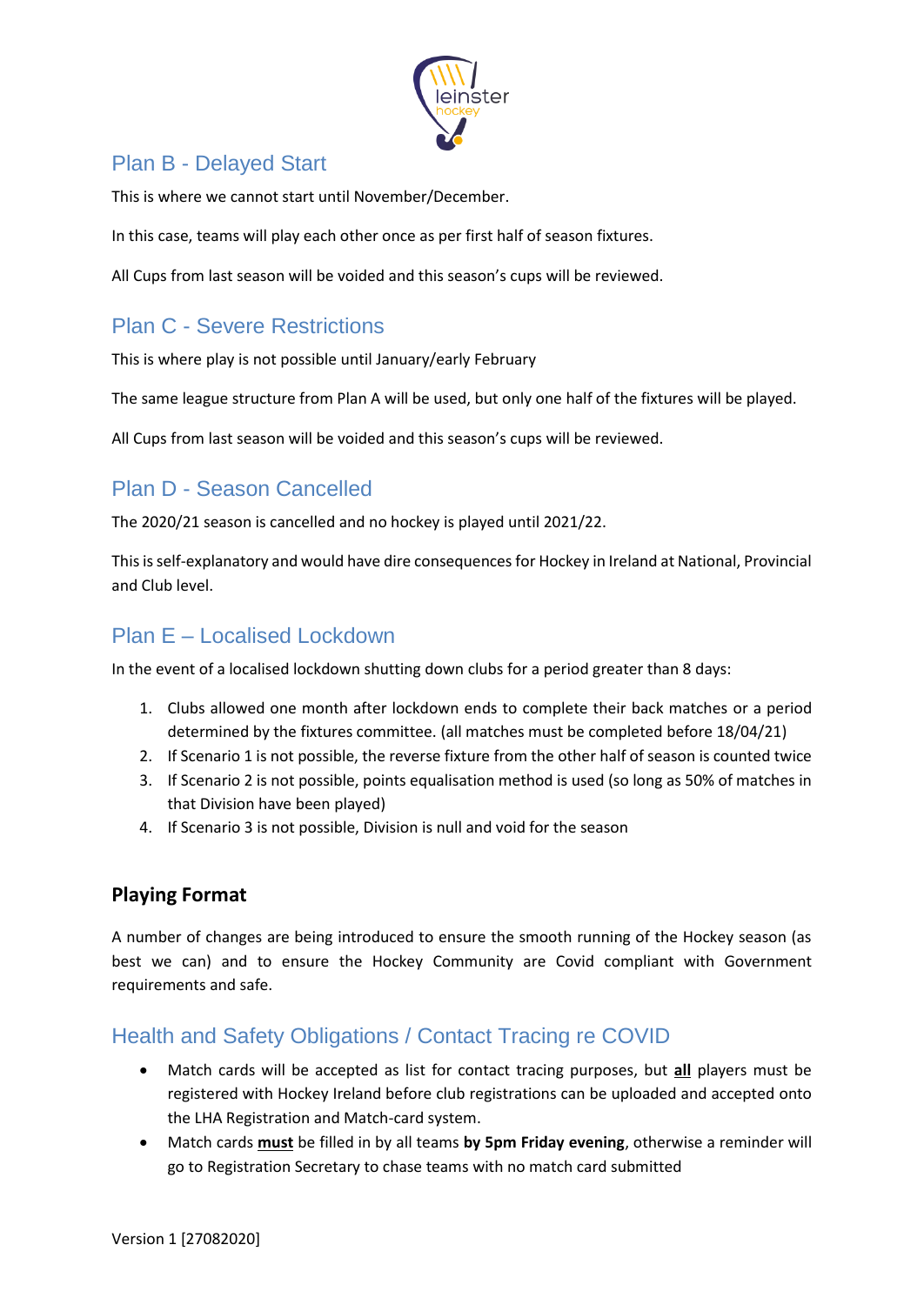

- Match cards can still be amended on match day
- Match squads remains at 16 players for ladies leagues and cups
- Match card must contain details of Umpire, Team Coach and Team Manager (use notes section as required)
- Only players, team manager, coach and umpire, as listed on the match card, are allowed inside the playing area
- Each team is to have a Covid Officer/Rep who is part of their club Covid Committee
- Each team is to ensure, as far as possible, that its players and team management are Covidfree prior to travelling for a match. This relies on Personal Responsibility.
- Travelling to matches car-pooling is not recommended but if it cannot be avoided then be consistent and travel in pods to matches to avoid cross-over contact and wear face masks in cars.
- All pitches must have an entry and exit point which are clearly marked and communicated to the visiting team on their arrival at the pitch.
- Teams may not enter a pitch until all players from the previous match have left the pitch.
- It is recommended that you allow a minimum of 90 minutes per match, ideally 105 minutes per match. Time management is of the essence to avoid cross-over /crowd scenarios at pitches so please stress this to all club members.
- The Leinster policy of fielding your teams from the top down still applies for this season.
- The LHA encourage all hockey players to download the Covid Tracker app to assist with contact tracing.

#### **Postponements**

The coming season must be run very tightly - there is no room for postponed fixtures to build up as rolling or localised lockdowns may affect ability to fulfil fixtures at a later date.

Where there is a postponement, the normal 22 day rule applies however the refix date must be agreed between the clubs within 8 days of the original fixture date and the Fixtures Committee informed of refix date. If pitch availability is a problem, the fixture may be reversed.

Matches may be played earlier by agreement. Clubs are strongly encouraged to avail of this facility.

## Hockey Ireland Registration

For contact tracing purposes, being able to uniquely identify players is of vital importance. The Hockey Ireland registrations provide this exactly.

All registration secretaries are required to ensure that **every** player registered has a Hockey Ireland membership ID listed on their registration. If you are not HI registered, you cannot play in Leinster. Match cards must be filled out in full (including coach and umpire) by 5pm the night before the match.